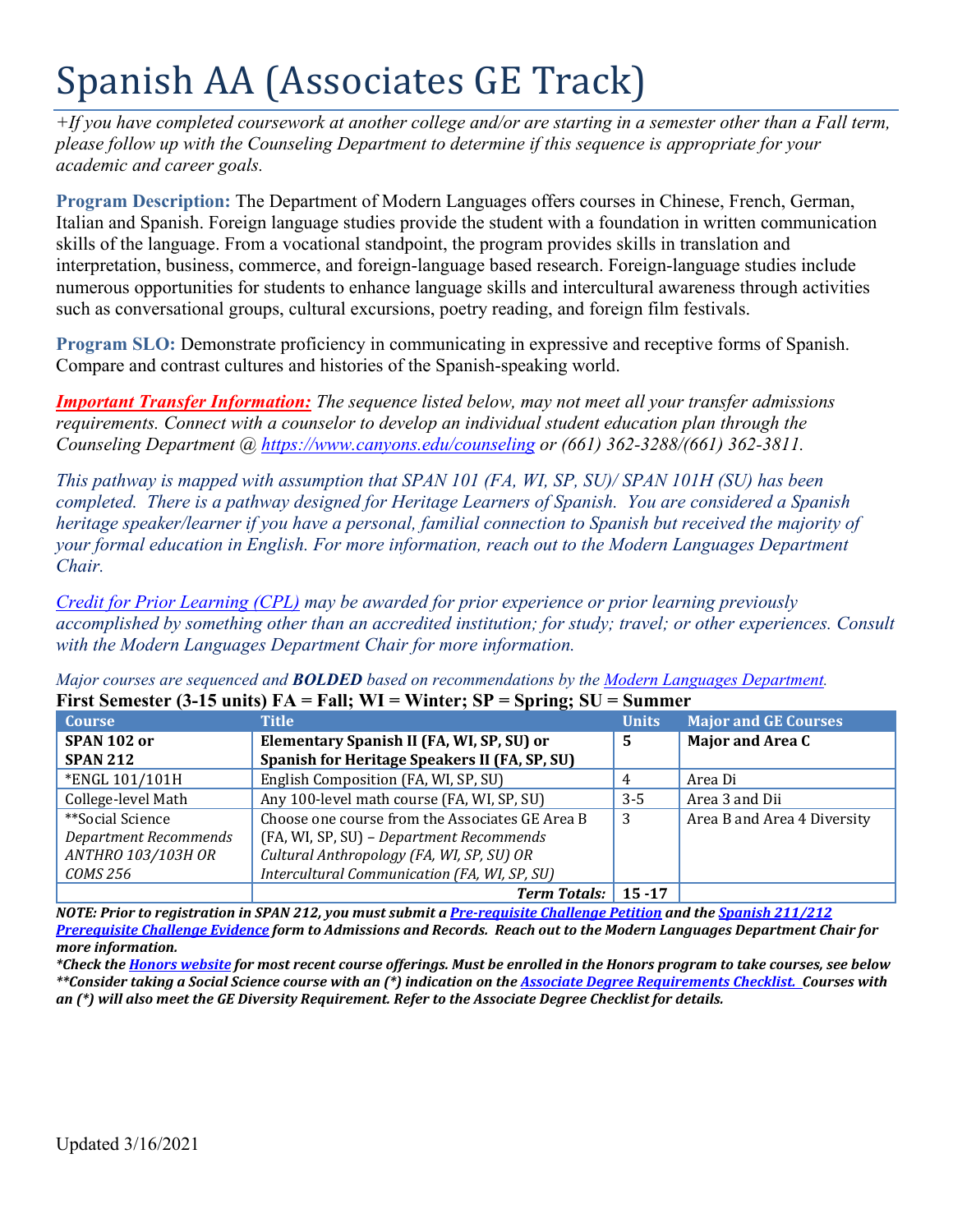## **Second Semester (16-29 units)**

| <b>Course</b>          | <b>Title</b>                                        | <b>Units</b> | <b>Major and GE Courses</b> |
|------------------------|-----------------------------------------------------|--------------|-----------------------------|
| <b>SPAN 150</b>        | <b>Beginning Conversational Spanish (FA, SP)</b>    | 3            | <b>Major</b>                |
| Natural Science        | Choose one course from the Associates GE Area A     | $3 - 4$      | Area A                      |
|                        | (FA, WI, SP, SU)                                    |              |                             |
| PE/Wellness            | Take two of any KPEA or Dance activity classes      | $2 - 3$      | Area F                      |
|                        | (except Dance 100) or Health Science 100, 149, 150  |              |                             |
|                        | or 243 (FA, WI, SP, SU                              |              |                             |
| Associate Elective -   | Choose any 3-unit course that is 100-level or above | 3            | Elective                    |
| Department Recommends: | (FA, WI, SP, SU) - Department Recommends            |              |                             |
| CINEMA 123 OR          | American Cinema: Crossing Cultures (FA, SP) OR      |              |                             |
| CINEMA 131 OR          | History of International Cinema(FA) OR              |              |                             |
| <b>MUSIC 108</b>       | World Music(FA, WI, SP, SU)                         |              |                             |
| Associate Elective     | Choose any 3-unit course that is 100-level or above | 3            | Elective                    |
|                        | (FA, WI, SP, SU)                                    |              |                             |
|                        | <b>Term Totals:</b>                                 | $14 - 16$    |                             |

## **Third Semester (30-43 units)**

| <b>Course</b>                                    | <b>Title</b>                                                                                                     | <b>Units</b> | <b>Major and GE Courses</b>         |
|--------------------------------------------------|------------------------------------------------------------------------------------------------------------------|--------------|-------------------------------------|
| <b>SPAN 201</b>                                  | Intermediate Spanish I (FA, SP, SU)                                                                              | 5            | <b>Major Course</b>                 |
| American Institutions -<br>Choose Option I or II | Complete first course in chosen option - (note:<br>must take both classes within one option)<br>(FA, WI, SP, SU) | 3            | American Institutions and<br>Area E |
| Associate Elective                               | Choose any 3-unit course that is 100-level or<br>above (FA, WI, SP, SU)                                          | 3            | Elective                            |
| Associate Elective                               | Choose any 3-unit course that is 100-level or<br>above (FA, WI, SP, SU)                                          | 3            | Elective                            |
|                                                  | <b>Term Totals:</b>                                                                                              | 14           |                                     |

## **Fourth Semester (44-60 units)**

| <b>Course</b>                                    | <b>Title</b>                                                                                                      | <b>Units</b> | <b>Major and GE Courses</b>                           |
|--------------------------------------------------|-------------------------------------------------------------------------------------------------------------------|--------------|-------------------------------------------------------|
| <b>SPAN 202</b>                                  | Intermediate Spanish II (FA, SP)                                                                                  | 5            | Major                                                 |
| <b>SPAN 240</b>                                  | <b>Introduction to Latin American Literature (SP)</b>                                                             | 3            | Major                                                 |
| American Institutions -<br>Choose Option I or II | Complete second course in chosen option - (note:<br>must take both classes within one option) (FA, WI,<br>SP, SU) | 3            | American Institutions Area E                          |
| Associate Elective                               | Choose any 3-unit course that is 100-level or<br>above (FA, WI, SP, SU)                                           | 3            | Elective-Complete Area 4<br>Diversity, if not yet met |
| Associate Elective                               | Choose any 3-unit course that is 100-level or<br>above (FA, WI, SP, SU)                                           | 3            | Elective                                              |
|                                                  | <b>Term Totals:</b>                                                                                               | 17           |                                                       |

# **Total Units: 60+**

**NOTE:** *The major requires 21 units of Spanish coursework. If you need to substitute units due to testing out of required courses, check with the Department Chair regarding options for major course substitutions.*

## **American Institutions Requirement –** Select one of the options below and complete a total of 6 units

| <b>Option 1</b> | One course from the following: Economics 170/170H, History 111/11H, History 112/112H, |  |
|-----------------|---------------------------------------------------------------------------------------|--|
|                 | History 120/120H, or History 130 AND Political Science 150/150H (FA, WI, SP, SU)      |  |
| <b>Option 2</b> | History 111/111H AND History 112/112H (FA, WI, SP, SU)                                |  |

## **Counseling Resources**

Modern Languages Department: <https://www.canyons.edu/academics/languages/index.php> Credit for Prior Learning:<https://www.canyons.edu/studentservices/admissions/records/credit-by-exam.php>